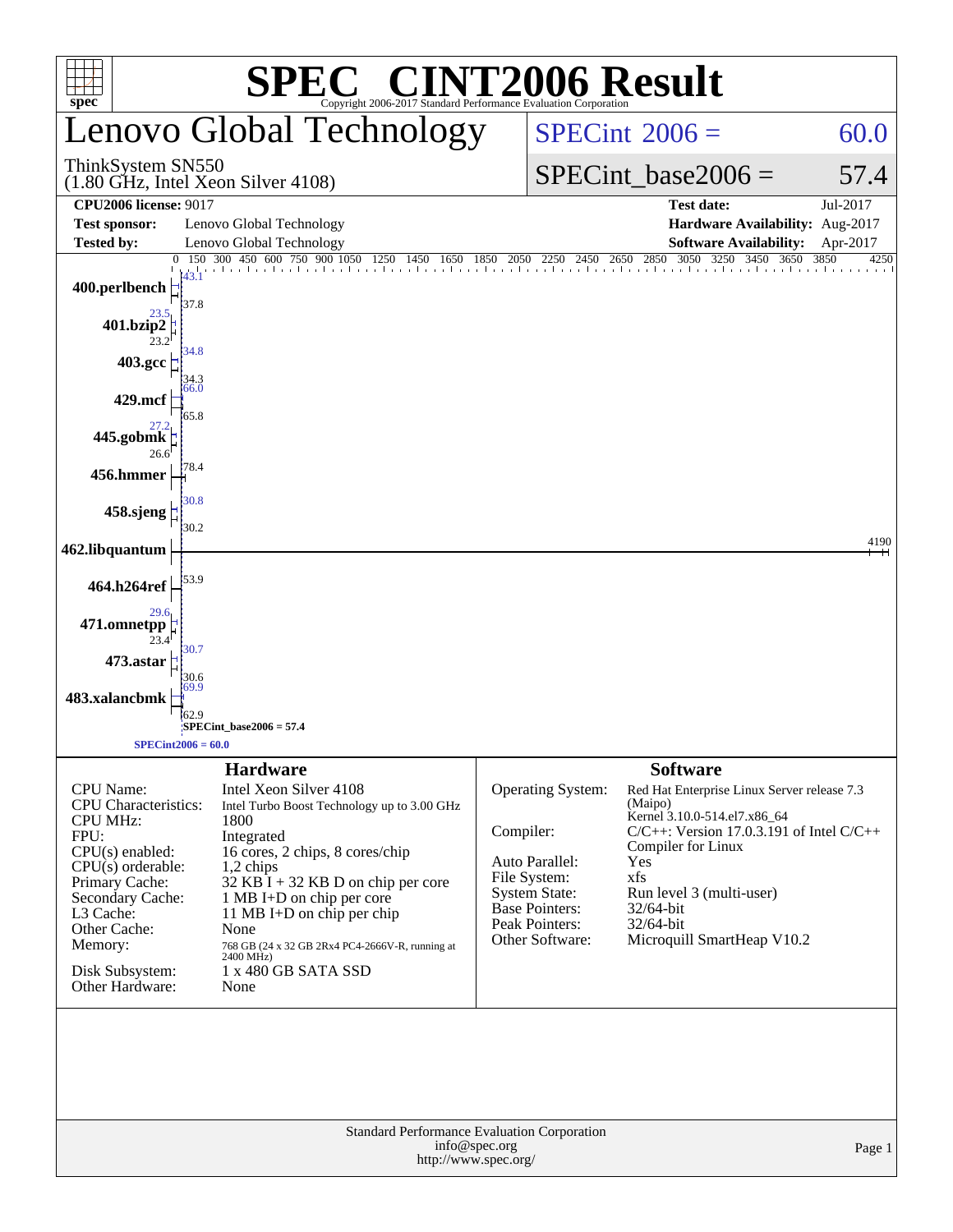

### enovo Global Technology

#### ThinkSystem SN550

(1.80 GHz, Intel Xeon Silver 4108)

 $SPECint2006 = 60.0$  $SPECint2006 = 60.0$ 

#### SPECint base2006 =  $57.4$

**[Test sponsor:](http://www.spec.org/auto/cpu2006/Docs/result-fields.html#Testsponsor)** Lenovo Global Technology **[Hardware Availability:](http://www.spec.org/auto/cpu2006/Docs/result-fields.html#HardwareAvailability)** Aug-2017

**[CPU2006 license:](http://www.spec.org/auto/cpu2006/Docs/result-fields.html#CPU2006license)** 9017 **[Test date:](http://www.spec.org/auto/cpu2006/Docs/result-fields.html#Testdate)** Jul-2017 **[Tested by:](http://www.spec.org/auto/cpu2006/Docs/result-fields.html#Testedby)** Lenovo Global Technology **[Software Availability:](http://www.spec.org/auto/cpu2006/Docs/result-fields.html#SoftwareAvailability)** Apr-2017

#### **[Results Table](http://www.spec.org/auto/cpu2006/Docs/result-fields.html#ResultsTable)**

|                         | <b>Base</b>    |       |                |       | <b>Peak</b>    |       |                |              |                |              |                |              |
|-------------------------|----------------|-------|----------------|-------|----------------|-------|----------------|--------------|----------------|--------------|----------------|--------------|
| <b>Benchmark</b>        | <b>Seconds</b> | Ratio | <b>Seconds</b> | Ratio | <b>Seconds</b> | Ratio | <b>Seconds</b> | <b>Ratio</b> | <b>Seconds</b> | <b>Ratio</b> | <b>Seconds</b> | <b>Ratio</b> |
| $ 400.\text{perlbench}$ | 262            | 37.3  | 258            | 37.9  | 258            | 37.8  | 228            | 42.9         | 227            | <u>43.1</u>  | 227            | 43.1         |
| $401$ .bzip2            | 415            | 23.2  | 416            | 23.2  | 416            | 23.2  | 411            | 23.5         | 411            | 23.5         | 411            | 23.5         |
| $403.\mathrm{gcc}$      | 234            | 34.3  | 235            | 34.3  | 235            | 34.3  | 232            | 34.8         | 231            | 34.8         | 232            | 34.7         |
| $429$ .mcf              | 140            | 65.0  | 139            | 65.8  | 138            | 65.9  | 140            | 65.1         | 138            | 66.1         | <u>138</u>     | 66.0         |
| $445$ .gobmk            | 394            | 26.6  | 393            | 26.7  | 394            | 26.6  | 385            | 27.2         | 385            | 27.2         | 385            | 27.2         |
| $456.$ hmmer            | 119            | 78.2  | 119            | 78.5  | 119            | 78.4  | 119            | 78.2         | 119            | 78.5         | <b>119</b>     | <u>78.4</u>  |
| $458$ .sjeng            | 401            | 30.2  | 401            | 30.2  | 401            | 30.2  | <u>393</u>     | 30.8         | 393            | 30.8         | 393            | 30.8         |
| 462.libquantum          | 5.04           | 4110  | 4.91           | 4220  | 4.94           | 4190  | 5.04           | 4110         | 4.91           | 4220         | 4.94           | 4190         |
| 464.h264ref             | 412            | 53.8  | 410            | 53.9  | 410            | 53.9  | 412            | 53.8         | 410            | 53.9         | 410            | 53.9         |
| 471.omnetpp             | 267            | 23.4  | 267            | 23.4  | 267            | 23.4  | 211            | 29.6         | 210            | 29.7         | 211            | 29.6         |
| 473.astar               | 229            | 30.6  | 229            | 30.6  | 230            | 30.5  | 230            | 30.5         | 229            | 30.7         | 228            | 30.7         |
| 483.xalancbmk           | 110            | 62.9  | 110            | 62.9  | 110            | 62.9  | 98.7           | 69.9         | 98.3           | 70.2         | 98.8           | 69.8         |

Results appear in the [order in which they were run.](http://www.spec.org/auto/cpu2006/Docs/result-fields.html#RunOrder) Bold underlined text [indicates a median measurement.](http://www.spec.org/auto/cpu2006/Docs/result-fields.html#Median)

#### **[Submit Notes](http://www.spec.org/auto/cpu2006/Docs/result-fields.html#SubmitNotes)**

The config file option 'submit' was used.

#### **[Operating System Notes](http://www.spec.org/auto/cpu2006/Docs/result-fields.html#OperatingSystemNotes)**

Stack size set to unlimited using "ulimit -s unlimited"

#### **[Platform Notes](http://www.spec.org/auto/cpu2006/Docs/result-fields.html#PlatformNotes)**

 BIOS configuration: Choose Operating Mode set to Maximum Performance Hyper-Threading set to Disable LLC dead line alloc set to Disable Sysinfo program /home/cpu2006-1.2-ic17.0u3/config/sysinfo.rev6993 Revision 6993 of 2015-11-06 (b5e8d4b4eb51ed28d7f98696cbe290c1) running on SN550 Thu Jul 20 11:42:15 2017

 This section contains SUT (System Under Test) info as seen by some common utilities. To remove or add to this section, see: <http://www.spec.org/cpu2006/Docs/config.html#sysinfo>

 From /proc/cpuinfo model name : Intel(R) Xeon(R) Silver 4108 CPU @ 1.80GHz 2 "physical id"s (chips) 16 "processors" cores, siblings (Caution: counting these is hw and system dependent. The following excerpts from /proc/cpuinfo might not be reliable. Use with caution.)

Continued on next page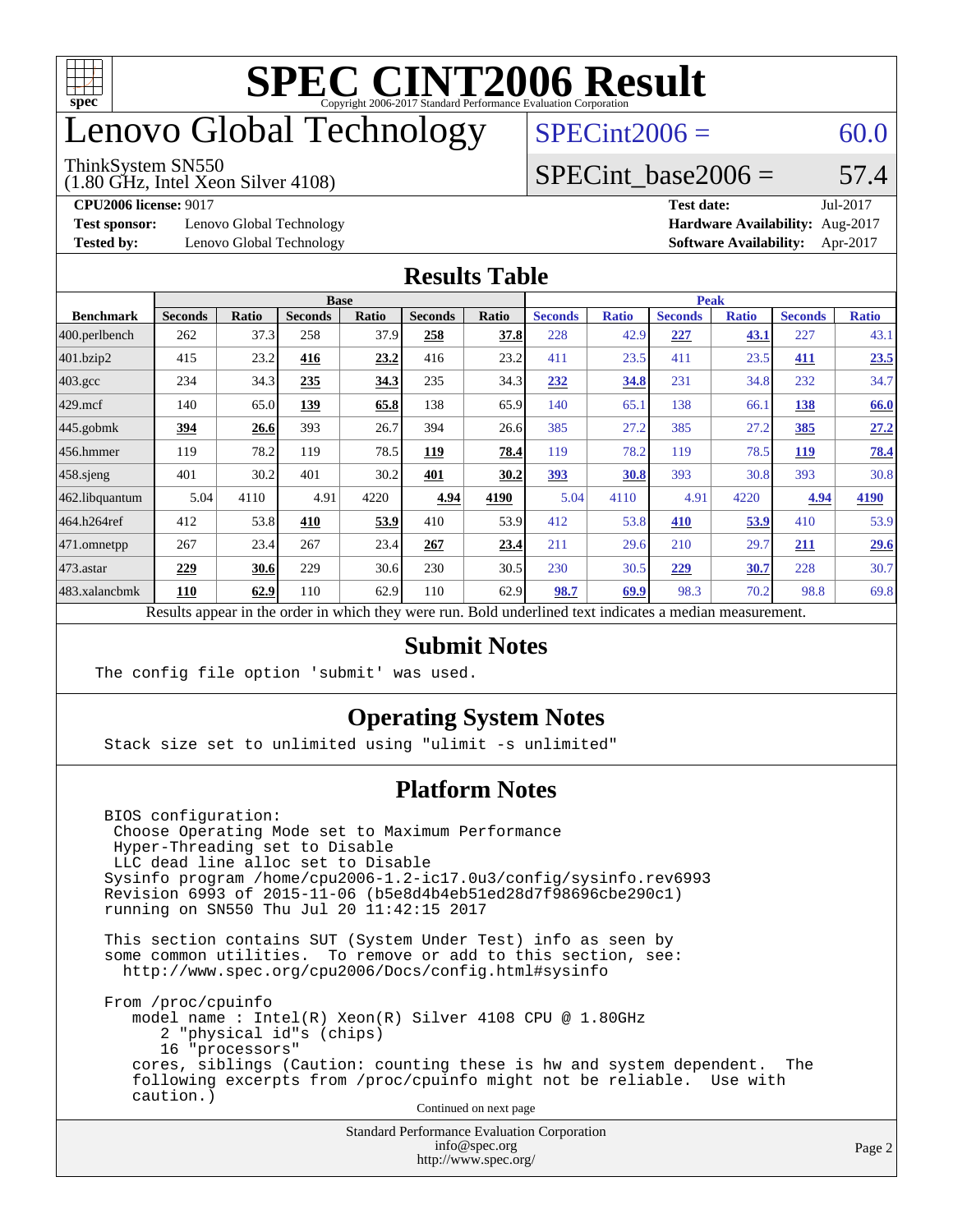

# enovo Global Technology

(1.80 GHz, Intel Xeon Silver 4108) ThinkSystem SN550

 $SPECint2006 = 60.0$  $SPECint2006 = 60.0$ 

 $SPECTnt\_base2006 = 57.4$ 

**[CPU2006 license:](http://www.spec.org/auto/cpu2006/Docs/result-fields.html#CPU2006license)** 9017 **[Test date:](http://www.spec.org/auto/cpu2006/Docs/result-fields.html#Testdate)** Jul-2017

**[Test sponsor:](http://www.spec.org/auto/cpu2006/Docs/result-fields.html#Testsponsor)** Lenovo Global Technology **[Hardware Availability:](http://www.spec.org/auto/cpu2006/Docs/result-fields.html#HardwareAvailability)** Aug-2017 **[Tested by:](http://www.spec.org/auto/cpu2006/Docs/result-fields.html#Testedby)** Lenovo Global Technology **[Software Availability:](http://www.spec.org/auto/cpu2006/Docs/result-fields.html#SoftwareAvailability)** Apr-2017

#### **[Platform Notes \(Continued\)](http://www.spec.org/auto/cpu2006/Docs/result-fields.html#PlatformNotes)**

| cpu cores $: 8$<br>siblings : 8<br>physical 0: cores 0 1 2 3 4 5 6 7<br>physical 1: cores 0 1 2 3 4 5 6 7<br>cache size : $11264$ KB                                                                                                                                                                                                                                                                                                                                                                                                       |
|--------------------------------------------------------------------------------------------------------------------------------------------------------------------------------------------------------------------------------------------------------------------------------------------------------------------------------------------------------------------------------------------------------------------------------------------------------------------------------------------------------------------------------------------|
| From /proc/meminfo<br>MemTotal:<br>792248896 kB<br>HugePages_Total:<br>0<br>Hugepagesize: 2048 kB                                                                                                                                                                                                                                                                                                                                                                                                                                          |
| From /etc/*release* /etc/*version*<br>os-release:<br>NAME="Red Hat Enterprise Linux Server"<br>VERSION="7.3 (Maipo)"<br>$ID="rhe1"$<br>ID LIKE="fedora"<br>VERSION_ID="7.3"<br>PRETTY_NAME="Red Hat Enterprise Linux Server 7.3 (Maipo)"<br>ANSI COLOR="0;31"<br>CPE_NAME="cpe:/o:redhat:enterprise_linux:7.3:GA:server"<br>redhat-release: Red Hat Enterprise Linux Server release 7.3 (Maipo)<br>system-release: Red Hat Enterprise Linux Server release 7.3 (Maipo)<br>system-release-cpe: cpe:/o:redhat:enterprise_linux:7.3:ga:server |
| uname $-a$ :<br>Linux SN550 3.10.0-514.el7.x86_64 #1 SMP Wed Oct 19 11:24:13 EDT 2016 x86_64<br>x86 64 x86 64 GNU/Linux                                                                                                                                                                                                                                                                                                                                                                                                                    |
| run-level 3 Jul 20 11:41                                                                                                                                                                                                                                                                                                                                                                                                                                                                                                                   |
| SPEC is set to: /home/cpu2006-1.2-ic17.0u3<br>Type Size Used Avail Use% Mounted on<br>Filesystem<br>/dev/sda4<br>xfs<br>389G 5.0G 384G<br>$2\%$ /home<br>Additional information from dmidecode:                                                                                                                                                                                                                                                                                                                                            |
| Warning: Use caution when you interpret this section. The 'dmidecode' program<br>reads system data which is "intended to allow hardware to be accurately<br>determined", but the intent may not be met, as there are frequent changes to<br>hardware, firmware, and the "DMTF SMBIOS" standard.                                                                                                                                                                                                                                            |
| BIOS Lenovo - [IVE109A-1.00]- 04/27/2017<br>Memory:<br>24x Samsung M393A4K40BB2-CTD 32 GB 2 rank 2666 MHz, configured at 2400 MHz                                                                                                                                                                                                                                                                                                                                                                                                          |
| (End of data from sysinfo program)                                                                                                                                                                                                                                                                                                                                                                                                                                                                                                         |
|                                                                                                                                                                                                                                                                                                                                                                                                                                                                                                                                            |
|                                                                                                                                                                                                                                                                                                                                                                                                                                                                                                                                            |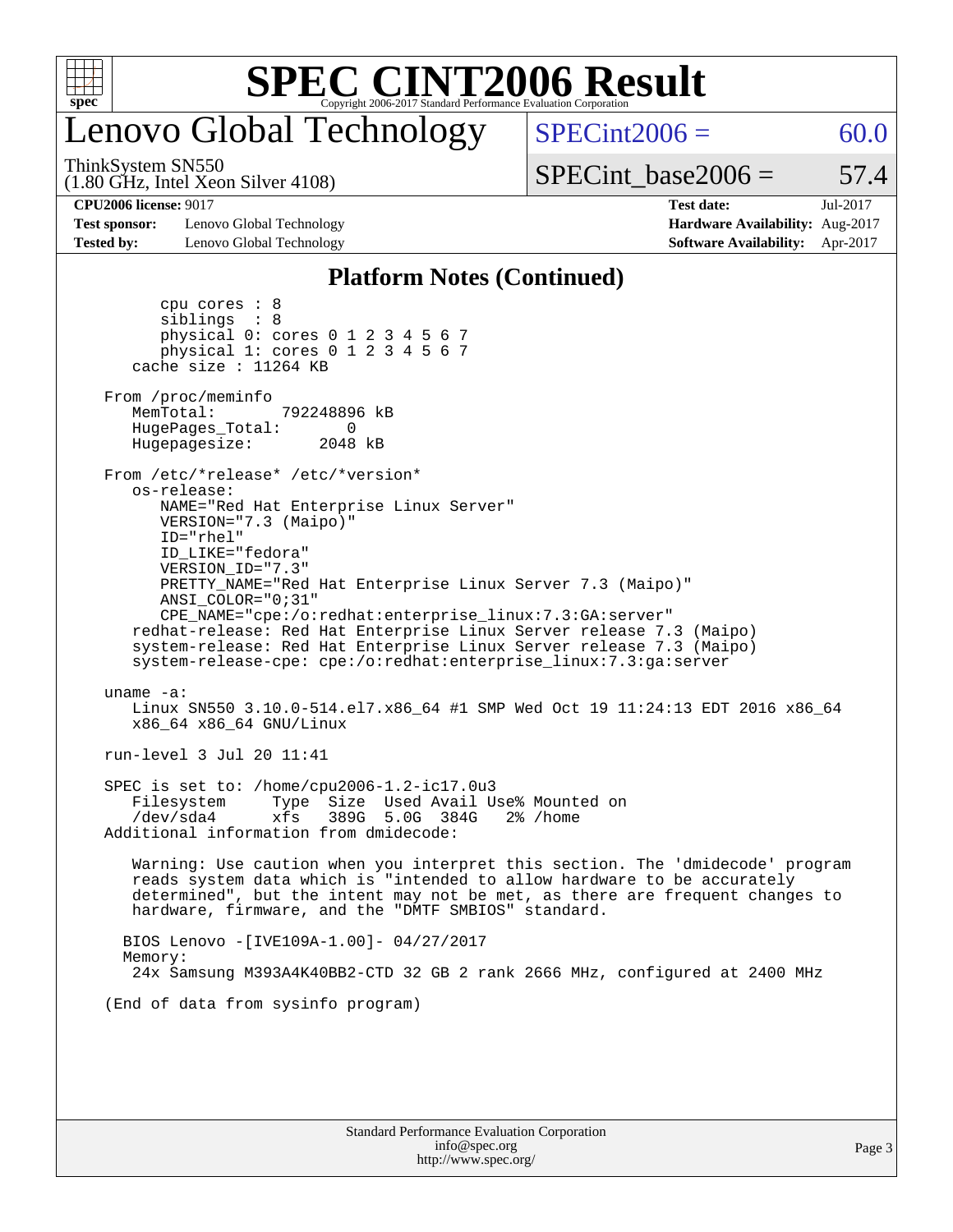

## enovo Global Technology

 $SPECint2006 = 60.0$  $SPECint2006 = 60.0$ 

(1.80 GHz, Intel Xeon Silver 4108) ThinkSystem SN550

SPECint base2006 =  $57.4$ 

**[Test sponsor:](http://www.spec.org/auto/cpu2006/Docs/result-fields.html#Testsponsor)** Lenovo Global Technology **[Hardware Availability:](http://www.spec.org/auto/cpu2006/Docs/result-fields.html#HardwareAvailability)** Aug-2017 **[Tested by:](http://www.spec.org/auto/cpu2006/Docs/result-fields.html#Testedby)** Lenovo Global Technology **[Software Availability:](http://www.spec.org/auto/cpu2006/Docs/result-fields.html#SoftwareAvailability)** Apr-2017

**[CPU2006 license:](http://www.spec.org/auto/cpu2006/Docs/result-fields.html#CPU2006license)** 9017 **[Test date:](http://www.spec.org/auto/cpu2006/Docs/result-fields.html#Testdate)** Jul-2017

#### **[General Notes](http://www.spec.org/auto/cpu2006/Docs/result-fields.html#GeneralNotes)**

Environment variables set by runspec before the start of the run: KMP AFFINITY = "granularity=fine, compact,  $0,3$ " LD\_LIBRARY\_PATH = "/home/cpu2006-1.2-ic17.0u3/lib/ia32:/home/cpu2006-1.2-ic17.0u3/lib/intel64:/home/cpu2006-1.2-ic17.0u3/sh10.2" OMP\_NUM\_THREADS = "16"

 Binaries compiled on a system with 1x Intel Core i7-4790 CPU + 32GB RAM memory using Redhat Enterprise Linux 7.2 Transparent Huge Pages enabled by default. Filesystem page cache cleared with: shell invocation of 'sync; echo 3 > /proc/sys/vm/drop\_caches' prior to run

#### **[Base Compiler Invocation](http://www.spec.org/auto/cpu2006/Docs/result-fields.html#BaseCompilerInvocation)**

[C benchmarks](http://www.spec.org/auto/cpu2006/Docs/result-fields.html#Cbenchmarks): [icc -m64](http://www.spec.org/cpu2006/results/res2017q4/cpu2006-20170918-50057.flags.html#user_CCbase_intel_icc_64bit_bda6cc9af1fdbb0edc3795bac97ada53)

[C++ benchmarks:](http://www.spec.org/auto/cpu2006/Docs/result-fields.html#CXXbenchmarks) [icpc -m64](http://www.spec.org/cpu2006/results/res2017q4/cpu2006-20170918-50057.flags.html#user_CXXbase_intel_icpc_64bit_fc66a5337ce925472a5c54ad6a0de310)

#### **[Base Portability Flags](http://www.spec.org/auto/cpu2006/Docs/result-fields.html#BasePortabilityFlags)**

 400.perlbench: [-DSPEC\\_CPU\\_LP64](http://www.spec.org/cpu2006/results/res2017q4/cpu2006-20170918-50057.flags.html#b400.perlbench_basePORTABILITY_DSPEC_CPU_LP64) [-DSPEC\\_CPU\\_LINUX\\_X64](http://www.spec.org/cpu2006/results/res2017q4/cpu2006-20170918-50057.flags.html#b400.perlbench_baseCPORTABILITY_DSPEC_CPU_LINUX_X64) 401.bzip2: [-DSPEC\\_CPU\\_LP64](http://www.spec.org/cpu2006/results/res2017q4/cpu2006-20170918-50057.flags.html#suite_basePORTABILITY401_bzip2_DSPEC_CPU_LP64) 403.gcc: [-DSPEC\\_CPU\\_LP64](http://www.spec.org/cpu2006/results/res2017q4/cpu2006-20170918-50057.flags.html#suite_basePORTABILITY403_gcc_DSPEC_CPU_LP64) 429.mcf: [-DSPEC\\_CPU\\_LP64](http://www.spec.org/cpu2006/results/res2017q4/cpu2006-20170918-50057.flags.html#suite_basePORTABILITY429_mcf_DSPEC_CPU_LP64) 445.gobmk: [-DSPEC\\_CPU\\_LP64](http://www.spec.org/cpu2006/results/res2017q4/cpu2006-20170918-50057.flags.html#suite_basePORTABILITY445_gobmk_DSPEC_CPU_LP64) 456.hmmer: [-DSPEC\\_CPU\\_LP64](http://www.spec.org/cpu2006/results/res2017q4/cpu2006-20170918-50057.flags.html#suite_basePORTABILITY456_hmmer_DSPEC_CPU_LP64) 458.sjeng: [-DSPEC\\_CPU\\_LP64](http://www.spec.org/cpu2006/results/res2017q4/cpu2006-20170918-50057.flags.html#suite_basePORTABILITY458_sjeng_DSPEC_CPU_LP64) 462.libquantum: [-DSPEC\\_CPU\\_LP64](http://www.spec.org/cpu2006/results/res2017q4/cpu2006-20170918-50057.flags.html#suite_basePORTABILITY462_libquantum_DSPEC_CPU_LP64) [-DSPEC\\_CPU\\_LINUX](http://www.spec.org/cpu2006/results/res2017q4/cpu2006-20170918-50057.flags.html#b462.libquantum_baseCPORTABILITY_DSPEC_CPU_LINUX) 464.h264ref: [-DSPEC\\_CPU\\_LP64](http://www.spec.org/cpu2006/results/res2017q4/cpu2006-20170918-50057.flags.html#suite_basePORTABILITY464_h264ref_DSPEC_CPU_LP64) 471.omnetpp: [-DSPEC\\_CPU\\_LP64](http://www.spec.org/cpu2006/results/res2017q4/cpu2006-20170918-50057.flags.html#suite_basePORTABILITY471_omnetpp_DSPEC_CPU_LP64) 473.astar: [-DSPEC\\_CPU\\_LP64](http://www.spec.org/cpu2006/results/res2017q4/cpu2006-20170918-50057.flags.html#suite_basePORTABILITY473_astar_DSPEC_CPU_LP64) 483.xalancbmk: [-DSPEC\\_CPU\\_LP64](http://www.spec.org/cpu2006/results/res2017q4/cpu2006-20170918-50057.flags.html#suite_basePORTABILITY483_xalancbmk_DSPEC_CPU_LP64) [-DSPEC\\_CPU\\_LINUX](http://www.spec.org/cpu2006/results/res2017q4/cpu2006-20170918-50057.flags.html#b483.xalancbmk_baseCXXPORTABILITY_DSPEC_CPU_LINUX)

#### **[Base Optimization Flags](http://www.spec.org/auto/cpu2006/Docs/result-fields.html#BaseOptimizationFlags)**

[C benchmarks](http://www.spec.org/auto/cpu2006/Docs/result-fields.html#Cbenchmarks):

[-xCORE-AVX2](http://www.spec.org/cpu2006/results/res2017q4/cpu2006-20170918-50057.flags.html#user_CCbase_f-xCORE-AVX2) [-ipo](http://www.spec.org/cpu2006/results/res2017q4/cpu2006-20170918-50057.flags.html#user_CCbase_f-ipo) [-O3](http://www.spec.org/cpu2006/results/res2017q4/cpu2006-20170918-50057.flags.html#user_CCbase_f-O3) [-no-prec-div](http://www.spec.org/cpu2006/results/res2017q4/cpu2006-20170918-50057.flags.html#user_CCbase_f-no-prec-div) [-parallel](http://www.spec.org/cpu2006/results/res2017q4/cpu2006-20170918-50057.flags.html#user_CCbase_f-parallel) [-qopt-prefetch](http://www.spec.org/cpu2006/results/res2017q4/cpu2006-20170918-50057.flags.html#user_CCbase_f-qopt-prefetch) [-auto-p32](http://www.spec.org/cpu2006/results/res2017q4/cpu2006-20170918-50057.flags.html#user_CCbase_f-auto-p32)

[C++ benchmarks:](http://www.spec.org/auto/cpu2006/Docs/result-fields.html#CXXbenchmarks)

[-xCORE-AVX2](http://www.spec.org/cpu2006/results/res2017q4/cpu2006-20170918-50057.flags.html#user_CXXbase_f-xCORE-AVX2) [-ipo](http://www.spec.org/cpu2006/results/res2017q4/cpu2006-20170918-50057.flags.html#user_CXXbase_f-ipo) [-O3](http://www.spec.org/cpu2006/results/res2017q4/cpu2006-20170918-50057.flags.html#user_CXXbase_f-O3) [-no-prec-div](http://www.spec.org/cpu2006/results/res2017q4/cpu2006-20170918-50057.flags.html#user_CXXbase_f-no-prec-div) [-qopt-prefetch](http://www.spec.org/cpu2006/results/res2017q4/cpu2006-20170918-50057.flags.html#user_CXXbase_f-qopt-prefetch) [-auto-p32](http://www.spec.org/cpu2006/results/res2017q4/cpu2006-20170918-50057.flags.html#user_CXXbase_f-auto-p32) [-Wl,-z,muldefs](http://www.spec.org/cpu2006/results/res2017q4/cpu2006-20170918-50057.flags.html#user_CXXbase_link_force_multiple1_74079c344b956b9658436fd1b6dd3a8a) [-L/sh10.2 -lsmartheap64](http://www.spec.org/cpu2006/results/res2017q4/cpu2006-20170918-50057.flags.html#user_CXXbase_SmartHeap64_63911d860fc08c15fa1d5bf319b9d8d5)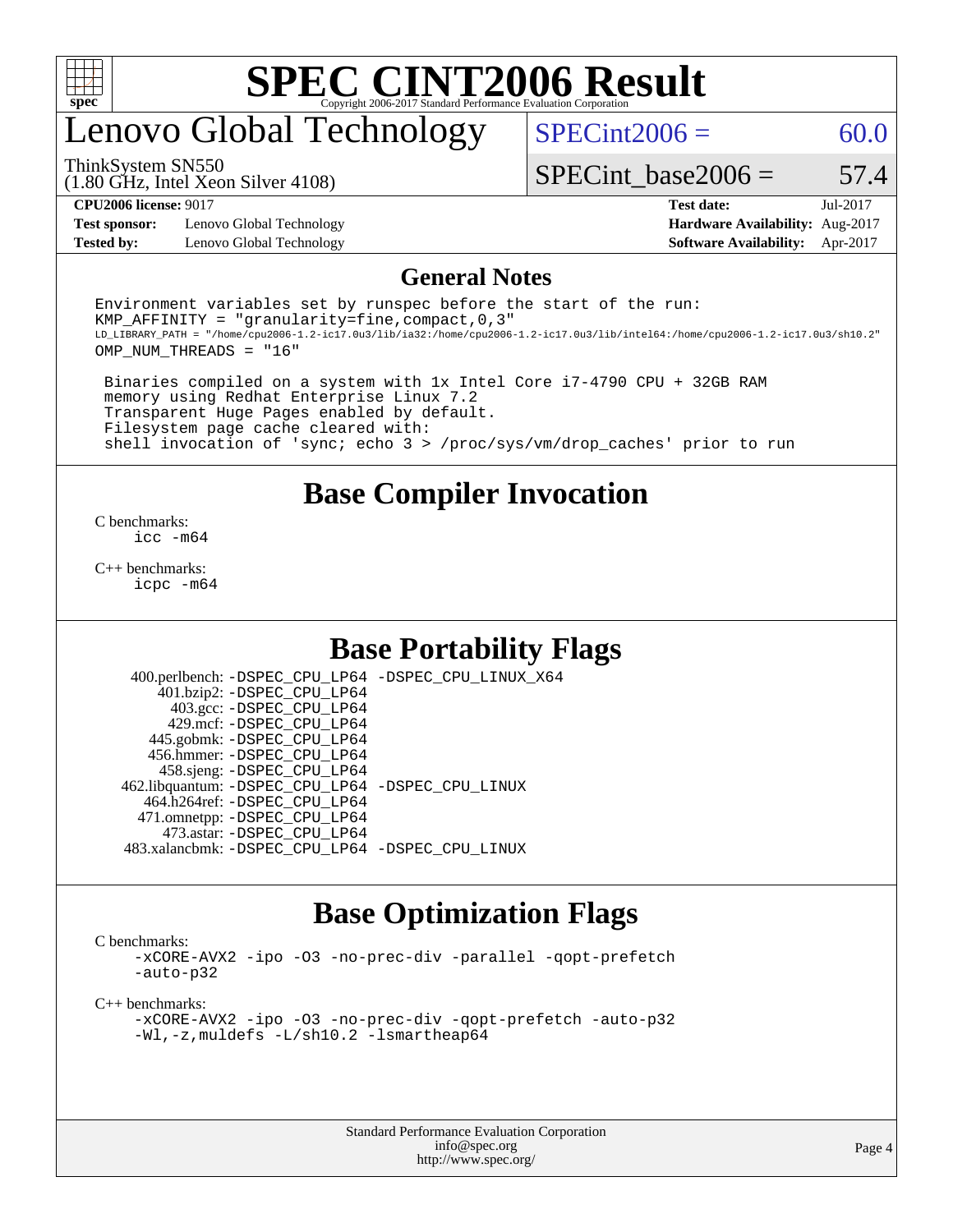

## enovo Global Technology

ThinkSystem SN550

(1.80 GHz, Intel Xeon Silver 4108)

 $SPECint2006 = 60.0$  $SPECint2006 = 60.0$ 

SPECint base2006 =  $57.4$ 

**[Test sponsor:](http://www.spec.org/auto/cpu2006/Docs/result-fields.html#Testsponsor)** Lenovo Global Technology **[Hardware Availability:](http://www.spec.org/auto/cpu2006/Docs/result-fields.html#HardwareAvailability)** Aug-2017 **[Tested by:](http://www.spec.org/auto/cpu2006/Docs/result-fields.html#Testedby)** Lenovo Global Technology **[Software Availability:](http://www.spec.org/auto/cpu2006/Docs/result-fields.html#SoftwareAvailability)** Apr-2017

**[CPU2006 license:](http://www.spec.org/auto/cpu2006/Docs/result-fields.html#CPU2006license)** 9017 **[Test date:](http://www.spec.org/auto/cpu2006/Docs/result-fields.html#Testdate)** Jul-2017

### **[Base Other Flags](http://www.spec.org/auto/cpu2006/Docs/result-fields.html#BaseOtherFlags)**

[C benchmarks](http://www.spec.org/auto/cpu2006/Docs/result-fields.html#Cbenchmarks):

403.gcc: [-Dalloca=\\_alloca](http://www.spec.org/cpu2006/results/res2017q4/cpu2006-20170918-50057.flags.html#b403.gcc_baseEXTRA_CFLAGS_Dalloca_be3056838c12de2578596ca5467af7f3)

### **[Peak Compiler Invocation](http://www.spec.org/auto/cpu2006/Docs/result-fields.html#PeakCompilerInvocation)**

[C benchmarks \(except as noted below\)](http://www.spec.org/auto/cpu2006/Docs/result-fields.html#Cbenchmarksexceptasnotedbelow):

[icc -m64](http://www.spec.org/cpu2006/results/res2017q4/cpu2006-20170918-50057.flags.html#user_CCpeak_intel_icc_64bit_bda6cc9af1fdbb0edc3795bac97ada53)

400.perlbench: [icc -m32 -L/opt/intel/compilers\\_and\\_libraries\\_2017/linux/lib/ia32](http://www.spec.org/cpu2006/results/res2017q4/cpu2006-20170918-50057.flags.html#user_peakCCLD400_perlbench_intel_icc_c29f3ff5a7ed067b11e4ec10a03f03ae)

445.gobmk: [icc -m32 -L/opt/intel/compilers\\_and\\_libraries\\_2017/linux/lib/ia32](http://www.spec.org/cpu2006/results/res2017q4/cpu2006-20170918-50057.flags.html#user_peakCCLD445_gobmk_intel_icc_c29f3ff5a7ed067b11e4ec10a03f03ae)

[C++ benchmarks \(except as noted below\):](http://www.spec.org/auto/cpu2006/Docs/result-fields.html#CXXbenchmarksexceptasnotedbelow)

[icc -m32 -L/opt/intel/compilers\\_and\\_libraries\\_2017/linux/lib/ia32](http://www.spec.org/cpu2006/results/res2017q4/cpu2006-20170918-50057.flags.html#user_CXXpeak_intel_icc_c29f3ff5a7ed067b11e4ec10a03f03ae)

473.astar: [icpc -m64](http://www.spec.org/cpu2006/results/res2017q4/cpu2006-20170918-50057.flags.html#user_peakCXXLD473_astar_intel_icpc_64bit_fc66a5337ce925472a5c54ad6a0de310)

#### **[Peak Portability Flags](http://www.spec.org/auto/cpu2006/Docs/result-fields.html#PeakPortabilityFlags)**

 400.perlbench: [-D\\_FILE\\_OFFSET\\_BITS=64](http://www.spec.org/cpu2006/results/res2017q4/cpu2006-20170918-50057.flags.html#user_peakPORTABILITY400_perlbench_file_offset_bits_64_438cf9856305ebd76870a2c6dc2689ab) [-DSPEC\\_CPU\\_LINUX\\_IA32](http://www.spec.org/cpu2006/results/res2017q4/cpu2006-20170918-50057.flags.html#b400.perlbench_peakCPORTABILITY_DSPEC_CPU_LINUX_IA32) 401.bzip2: [-DSPEC\\_CPU\\_LP64](http://www.spec.org/cpu2006/results/res2017q4/cpu2006-20170918-50057.flags.html#suite_peakPORTABILITY401_bzip2_DSPEC_CPU_LP64) 403.gcc: [-DSPEC\\_CPU\\_LP64](http://www.spec.org/cpu2006/results/res2017q4/cpu2006-20170918-50057.flags.html#suite_peakPORTABILITY403_gcc_DSPEC_CPU_LP64) 429.mcf: [-DSPEC\\_CPU\\_LP64](http://www.spec.org/cpu2006/results/res2017q4/cpu2006-20170918-50057.flags.html#suite_peakPORTABILITY429_mcf_DSPEC_CPU_LP64) 445.gobmk: [-D\\_FILE\\_OFFSET\\_BITS=64](http://www.spec.org/cpu2006/results/res2017q4/cpu2006-20170918-50057.flags.html#user_peakPORTABILITY445_gobmk_file_offset_bits_64_438cf9856305ebd76870a2c6dc2689ab) 456.hmmer: [-DSPEC\\_CPU\\_LP64](http://www.spec.org/cpu2006/results/res2017q4/cpu2006-20170918-50057.flags.html#suite_peakPORTABILITY456_hmmer_DSPEC_CPU_LP64) 458.sjeng: [-DSPEC\\_CPU\\_LP64](http://www.spec.org/cpu2006/results/res2017q4/cpu2006-20170918-50057.flags.html#suite_peakPORTABILITY458_sjeng_DSPEC_CPU_LP64) 462.libquantum: [-DSPEC\\_CPU\\_LP64](http://www.spec.org/cpu2006/results/res2017q4/cpu2006-20170918-50057.flags.html#suite_peakPORTABILITY462_libquantum_DSPEC_CPU_LP64) [-DSPEC\\_CPU\\_LINUX](http://www.spec.org/cpu2006/results/res2017q4/cpu2006-20170918-50057.flags.html#b462.libquantum_peakCPORTABILITY_DSPEC_CPU_LINUX) 464.h264ref: [-DSPEC\\_CPU\\_LP64](http://www.spec.org/cpu2006/results/res2017q4/cpu2006-20170918-50057.flags.html#suite_peakPORTABILITY464_h264ref_DSPEC_CPU_LP64) 471.omnetpp: [-D\\_FILE\\_OFFSET\\_BITS=64](http://www.spec.org/cpu2006/results/res2017q4/cpu2006-20170918-50057.flags.html#user_peakPORTABILITY471_omnetpp_file_offset_bits_64_438cf9856305ebd76870a2c6dc2689ab) 473.astar: [-DSPEC\\_CPU\\_LP64](http://www.spec.org/cpu2006/results/res2017q4/cpu2006-20170918-50057.flags.html#suite_peakPORTABILITY473_astar_DSPEC_CPU_LP64) 483.xalancbmk: [-D\\_FILE\\_OFFSET\\_BITS=64](http://www.spec.org/cpu2006/results/res2017q4/cpu2006-20170918-50057.flags.html#user_peakPORTABILITY483_xalancbmk_file_offset_bits_64_438cf9856305ebd76870a2c6dc2689ab) [-DSPEC\\_CPU\\_LINUX](http://www.spec.org/cpu2006/results/res2017q4/cpu2006-20170918-50057.flags.html#b483.xalancbmk_peakCXXPORTABILITY_DSPEC_CPU_LINUX)

#### **[Peak Optimization Flags](http://www.spec.org/auto/cpu2006/Docs/result-fields.html#PeakOptimizationFlags)**

[C benchmarks](http://www.spec.org/auto/cpu2006/Docs/result-fields.html#Cbenchmarks):

 400.perlbench: [-prof-gen](http://www.spec.org/cpu2006/results/res2017q4/cpu2006-20170918-50057.flags.html#user_peakPASS1_CFLAGSPASS1_LDCFLAGS400_perlbench_prof_gen_e43856698f6ca7b7e442dfd80e94a8fc)(pass 1) [-prof-use](http://www.spec.org/cpu2006/results/res2017q4/cpu2006-20170918-50057.flags.html#user_peakPASS2_CFLAGSPASS2_LDCFLAGS400_perlbench_prof_use_bccf7792157ff70d64e32fe3e1250b55)(pass 2) [-xCORE-AVX2](http://www.spec.org/cpu2006/results/res2017q4/cpu2006-20170918-50057.flags.html#user_peakPASS2_CFLAGSPASS2_LDCFLAGS400_perlbench_f-xCORE-AVX2)(pass 2) [-par-num-threads=1](http://www.spec.org/cpu2006/results/res2017q4/cpu2006-20170918-50057.flags.html#user_peakPASS1_CFLAGSPASS1_LDCFLAGS400_perlbench_par_num_threads_786a6ff141b4e9e90432e998842df6c2)(pass 1) [-ipo](http://www.spec.org/cpu2006/results/res2017q4/cpu2006-20170918-50057.flags.html#user_peakPASS2_CFLAGSPASS2_LDCFLAGS400_perlbench_f-ipo)(pass 2) [-O3](http://www.spec.org/cpu2006/results/res2017q4/cpu2006-20170918-50057.flags.html#user_peakPASS2_CFLAGSPASS2_LDCFLAGS400_perlbench_f-O3)(pass 2) [-no-prec-div](http://www.spec.org/cpu2006/results/res2017q4/cpu2006-20170918-50057.flags.html#user_peakPASS2_CFLAGSPASS2_LDCFLAGS400_perlbench_f-no-prec-div)(pass 2) [-qopt-prefetch](http://www.spec.org/cpu2006/results/res2017q4/cpu2006-20170918-50057.flags.html#user_peakCOPTIMIZE400_perlbench_f-qopt-prefetch)

 401.bzip2: [-prof-gen](http://www.spec.org/cpu2006/results/res2017q4/cpu2006-20170918-50057.flags.html#user_peakPASS1_CFLAGSPASS1_LDCFLAGS401_bzip2_prof_gen_e43856698f6ca7b7e442dfd80e94a8fc)(pass 1) [-prof-use](http://www.spec.org/cpu2006/results/res2017q4/cpu2006-20170918-50057.flags.html#user_peakPASS2_CFLAGSPASS2_LDCFLAGS401_bzip2_prof_use_bccf7792157ff70d64e32fe3e1250b55)(pass 2) [-xCORE-AVX2](http://www.spec.org/cpu2006/results/res2017q4/cpu2006-20170918-50057.flags.html#user_peakPASS2_CFLAGSPASS2_LDCFLAGS401_bzip2_f-xCORE-AVX2)(pass 2)  $-par-num-threads=1(pass 1) -ipo(pass 2) -O3(pass 2)$  $-par-num-threads=1(pass 1) -ipo(pass 2) -O3(pass 2)$  $-par-num-threads=1(pass 1) -ipo(pass 2) -O3(pass 2)$  $-par-num-threads=1(pass 1) -ipo(pass 2) -O3(pass 2)$  $-par-num-threads=1(pass 1) -ipo(pass 2) -O3(pass 2)$  $-par-num-threads=1(pass 1) -ipo(pass 2) -O3(pass 2)$ [-no-prec-div](http://www.spec.org/cpu2006/results/res2017q4/cpu2006-20170918-50057.flags.html#user_peakCOPTIMIZEPASS2_CFLAGSPASS2_LDCFLAGS401_bzip2_f-no-prec-div) [-auto-ilp32](http://www.spec.org/cpu2006/results/res2017q4/cpu2006-20170918-50057.flags.html#user_peakCOPTIMIZE401_bzip2_f-auto-ilp32) [-qopt-prefetch](http://www.spec.org/cpu2006/results/res2017q4/cpu2006-20170918-50057.flags.html#user_peakCOPTIMIZE401_bzip2_f-qopt-prefetch)

Continued on next page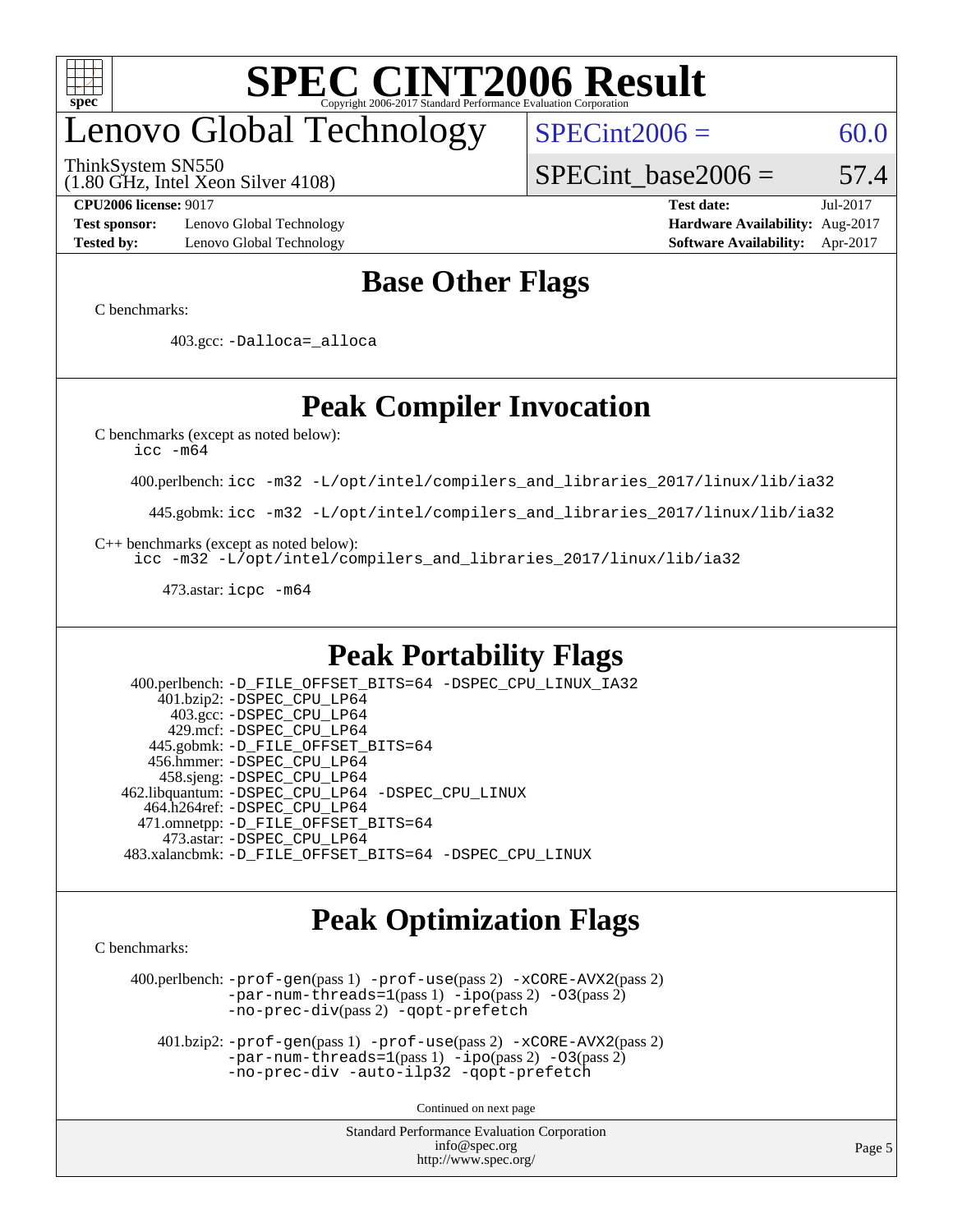

# enovo Global Technology

ThinkSystem SN550

 $SPECint2006 = 60.0$  $SPECint2006 = 60.0$ 

(1.80 GHz, Intel Xeon Silver 4108)

SPECint base2006 =  $57.4$ 

**[Test sponsor:](http://www.spec.org/auto/cpu2006/Docs/result-fields.html#Testsponsor)** Lenovo Global Technology **[Hardware Availability:](http://www.spec.org/auto/cpu2006/Docs/result-fields.html#HardwareAvailability)** Aug-2017 **[Tested by:](http://www.spec.org/auto/cpu2006/Docs/result-fields.html#Testedby)** Lenovo Global Technology **[Software Availability:](http://www.spec.org/auto/cpu2006/Docs/result-fields.html#SoftwareAvailability)** Apr-2017

**[CPU2006 license:](http://www.spec.org/auto/cpu2006/Docs/result-fields.html#CPU2006license)** 9017 **[Test date:](http://www.spec.org/auto/cpu2006/Docs/result-fields.html#Testdate)** Jul-2017

### **[Peak Optimization Flags \(Continued\)](http://www.spec.org/auto/cpu2006/Docs/result-fields.html#PeakOptimizationFlags)**

| 403.gcc: -xCORE-AVX2 -ipo -03 -no-prec-div -inline-calloc<br>-gopt-malloc-options=3 -auto-ilp32                                                                                                                                                 |  |
|-------------------------------------------------------------------------------------------------------------------------------------------------------------------------------------------------------------------------------------------------|--|
| 429.mcf: -xCORE-AVX2 -ipo -03 -no-prec-div -parallel<br>-gopt-prefetch -auto-p32                                                                                                                                                                |  |
| 445.gobmk: -prof-gen(pass 1) -prof-use(pass 2) -xCORE-AVX2(pass 2)<br>$-par-num-threads=1(pass 1) -ipo(pass 2) -03(pass 2)$<br>$-no-prec-div(pass 2)$                                                                                           |  |
| $456.$ hmmer: basepeak = yes                                                                                                                                                                                                                    |  |
| $458 \text{.}$ sjeng: $-\text{prof-gen}(pass 1)$ $-\text{prof-ges}(pass 2)$ $-\text{xCORE-AVX2}(pass 2)$<br>$-par-num-threads=1(pass 1) -ipo(pass 2) -03(pass 2)$<br>-no-prec-div(pass 2) -unroll4                                              |  |
| $462$ .libquantum: basepeak = yes                                                                                                                                                                                                               |  |
| $464.h264$ ref: basepeak = yes                                                                                                                                                                                                                  |  |
| $C_{++}$ benchmarks:                                                                                                                                                                                                                            |  |
| 471.omnetpp: -prof-gen(pass 1) -prof-use(pass 2) -xCORE-AVX2(pass 2)<br>$-par-num-threads=1(pass 1) -ipo(pass 2) -03(pass 2)$<br>-no-prec-div(pass 2) -qopt-ra-region-strategy=block<br>$-Wl$ , $-z$ , muldefs $-L/\nabla L$ , 2 $-l$ smartheap |  |
| 473.astar: -xCORE-AVX2 -ipo -03 -no-prec-div -qopt-prefetch<br>$-$ auto-p32 -Wl,-z, muldefs -L/sh10.2 -lsmartheap64                                                                                                                             |  |
| 483.xalancbmk: -xCORE-AVX2 -ipo -03 -no-prec-div -qopt-prefetch<br>$-Wl$ , $-z$ , muldefs $-L/\nabla L$ , 2 $-l$ smartheap                                                                                                                      |  |

### **[Peak Other Flags](http://www.spec.org/auto/cpu2006/Docs/result-fields.html#PeakOtherFlags)**

[C benchmarks](http://www.spec.org/auto/cpu2006/Docs/result-fields.html#Cbenchmarks):

403.gcc: [-Dalloca=\\_alloca](http://www.spec.org/cpu2006/results/res2017q4/cpu2006-20170918-50057.flags.html#b403.gcc_peakEXTRA_CFLAGS_Dalloca_be3056838c12de2578596ca5467af7f3)

The flags files that were used to format this result can be browsed at <http://www.spec.org/cpu2006/flags/Intel-ic17.0-official-linux64-revF.html> <http://www.spec.org/cpu2006/flags/Lenovo-Platform-Flags-V1.2-SKL-C.20171004.html>

You can also download the XML flags sources by saving the following links:

<http://www.spec.org/cpu2006/flags/Intel-ic17.0-official-linux64-revF.xml> <http://www.spec.org/cpu2006/flags/Lenovo-Platform-Flags-V1.2-SKL-C.20171004.xml>